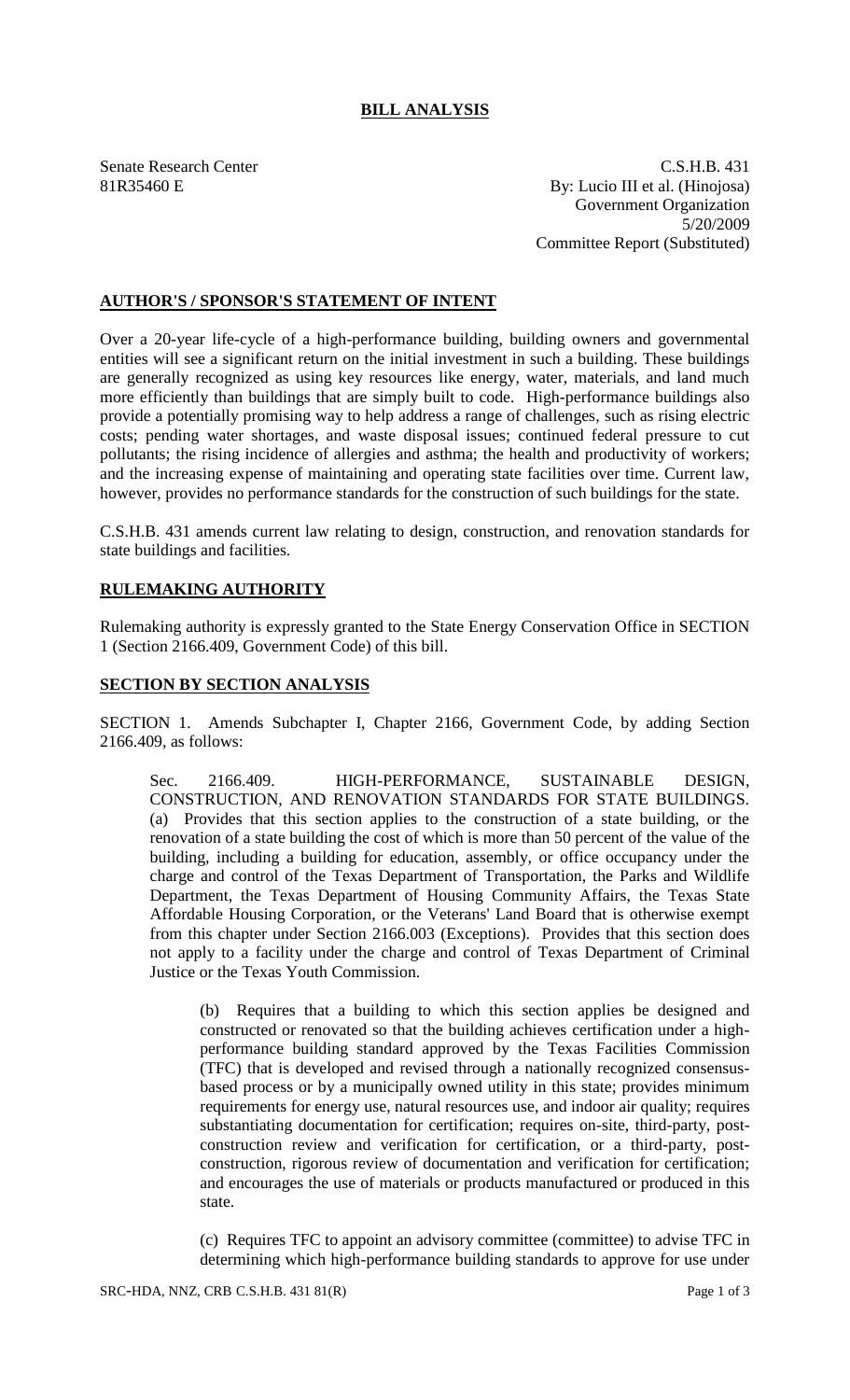Subsection (b). Requires the committee, at least once each year, to review available high-performance building standards and make recommendations to TFC. Provides that the committee consists of:

(1) the director of facilities construction and space management appointed under Section 2152.104 (Associate Deputy Directors; Division Directors), who serves as the presiding officer of the committee;

(2) six individuals with experience and expertise in high-performance buildings or related products, including experience and expertise in energy efficiency, water efficiency, or low-impact site development, with one individual selected from each of the following lists of nominees: a list submitted by the president of the Texas Society of Architects; a list submitted by the president of the Texas Council of Engineering Companies and Texas Society of Professional Engineers; a list submitted by the president of the Associated Builders and Contracts of Texas and the presiding officer of the executive committee of the Associated General Contractors, Texas Building Branch; a list submitted by the president of the Texas chapter of the Urban Land Institute; a list submitted by the president of the Texas chapter of the American Society of Landscape Architects; and a list submitted by the president of the Texas Chemical Council;

(3) one individual appointed by the comptroller who represents the State Energy Conservation Office (office);

(4) one individual representing a state agency that has a substantial ongoing construction program; and

(5) one individual representing the interests of historically underutilized businesses.

(d) Requires that a building to which this section applies, in addition to meeting the requirements of Subsection (b), be designed and constructed or renovated so that the building:

(1) meets the American Society of Heating, Refrigeration and Air Conditioning Engineers energy standards in effect on September 1, 2009, or the International Energy Conservation Code in effect on September 1, 2009, or an updated version of those standards or that code adopted by the office under Subsection (e), if applicable; and

(2) achieves a 15 percent reduction in water use when compared to water use based on plumbing fixtures selected in accordance with the Energy Policy Act of 1992 (Pub. L. No. 102-486).

(e) Requires the office, if the office determines, based on written recommendations from the Energy Systems Laboratory at the Texas Engineering Experiment Station of The Texas A&M University System, that the latest published edition of the Heating, Refrigeration and Air Conditioning Engineers energy standards or the International Energy Conservation Code will result in energy efficiency and air quality that is equivalent to or better than the energy efficiency and air quality achievable under the editions described by Subsection  $(d)(1)$ , by rule to adopt the equivalent or more stringent editions and substitute them for the standards or code described by Subsection (d)(1). Requires that the rule, if adopted, establish an effective date for the new standards or code but not earlier than nine months after the date of adoption. Requires that the laboratory make its recommendations not later than six months after the date of publication of the new editions.